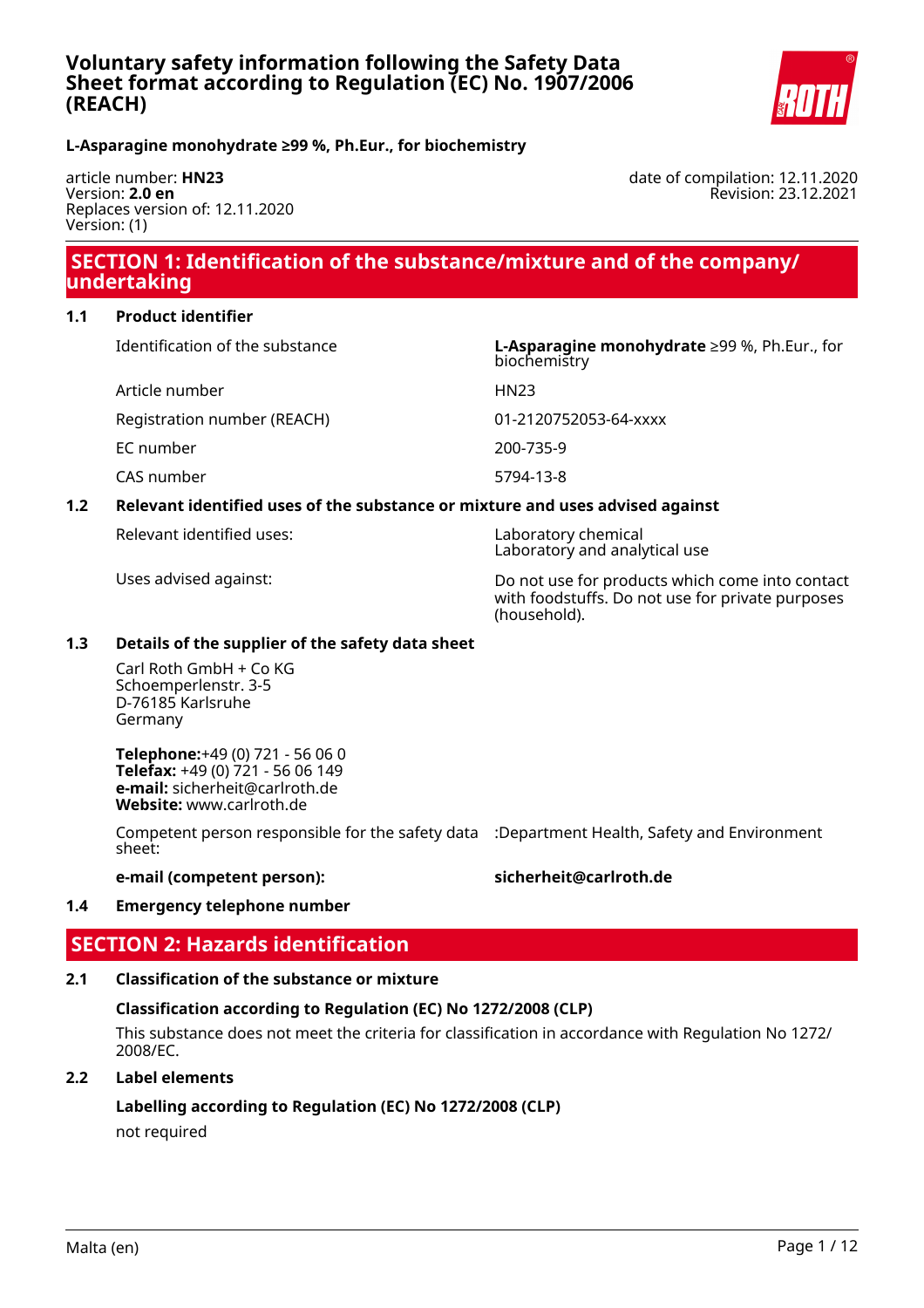

### **L-Asparagine monohydrate ≥99 %, Ph.Eur., for biochemistry**

article number: **HN23**

# **2.3 Other hazards**

#### **Results of PBT and vPvB assessment**

According to the results of its assessment, this substance is not a PBT or a vPvB.

# **SECTION 3: Composition/information on ingredients**

#### **3.1 Substances**

Molecular formula  $C_4H_8N_2O_3 \cdot H_2O$ Molar mass CAS No 5794-13-8 EC No 200-735-9

Name of substance and the control of substance and the L-Asparagine monohydrate 150.1  $9/_{mol}$ REACH Reg. No 01-2120752053-64-xxxx

# **SECTION 4: First aid measures**

**4.1 Description of first aid measures**



#### **General notes**

No special measures are necessary.

#### **Following inhalation**

Provide fresh air.

#### **Following skin contact**

Rinse skin with water/shower.

#### **Following eye contact**

Rinse cautiously with water for several minutes.

#### **Following ingestion**

Rinse mouth. Call a doctor if you feel unwell.

- **4.2 Most important symptoms and effects, both acute and delayed** Symptoms and effects are not known to date.
- **4.3 Indication of any immediate medical attention and special treatment needed** none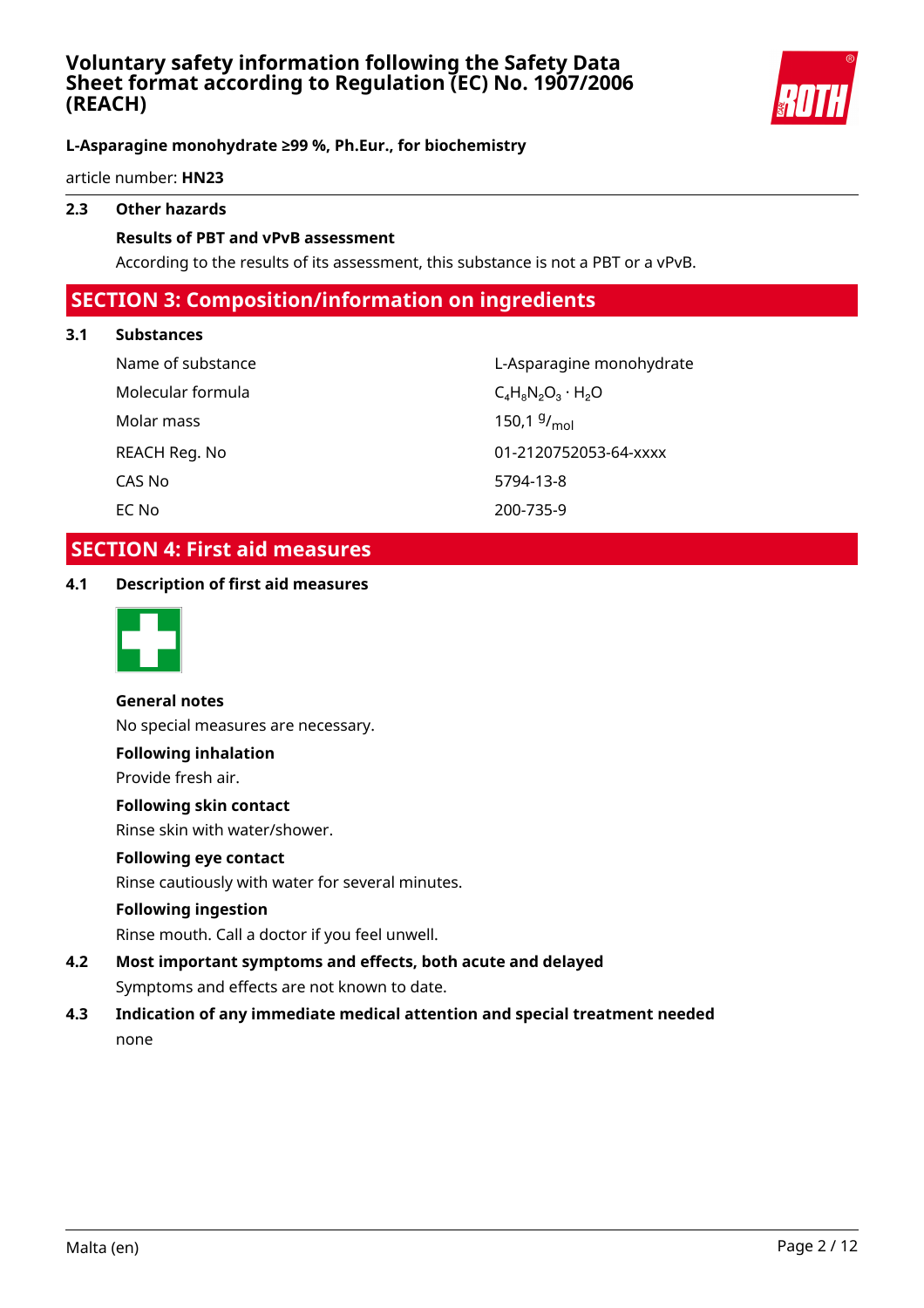

**L-Asparagine monohydrate ≥99 %, Ph.Eur., for biochemistry**

article number: **HN23**

# **SECTION 5: Firefighting measures**

#### **5.1 Extinguishing media**



#### **Suitable extinguishing media**

co-ordinate firefighting measures to the fire surroundings water, foam, alcohol resistant foam, dry extinguishing powder, ABC-powder

### **Unsuitable extinguishing media**

water jet

#### **5.2 Special hazards arising from the substance or mixture**

Combustible.

#### **Hazardous combustion products**

In case of fire may be liberated: Nitrogen oxides (NOx), Carbon monoxide (CO), Carbon dioxide (CO₂)

#### **5.3 Advice for firefighters**

In case of fire and/or explosion do not breathe fumes. Fight fire with normal precautions from a reasonable distance. Wear self-contained breathing apparatus.

# **SECTION 6: Accidental release measures**

**6.1 Personal precautions, protective equipment and emergency procedures**



# **For non-emergency personnel**

Control of dust.

**6.2 Environmental precautions**

Keep away from drains, surface and ground water.

#### **6.3 Methods and material for containment and cleaning up**

#### **Advice on how to contain a spill**

Covering of drains. Take up mechanically.

#### **Advice on how to clean up a spill**

Take up mechanically.

#### **Other information relating to spills and releases**

Place in appropriate containers for disposal. Ventilate affected area.

#### **6.4 Reference to other sections**

Hazardous combustion products: see section 5. Personal protective equipment: see section 8. Incompatible materials: see section 10. Disposal considerations: see section 13.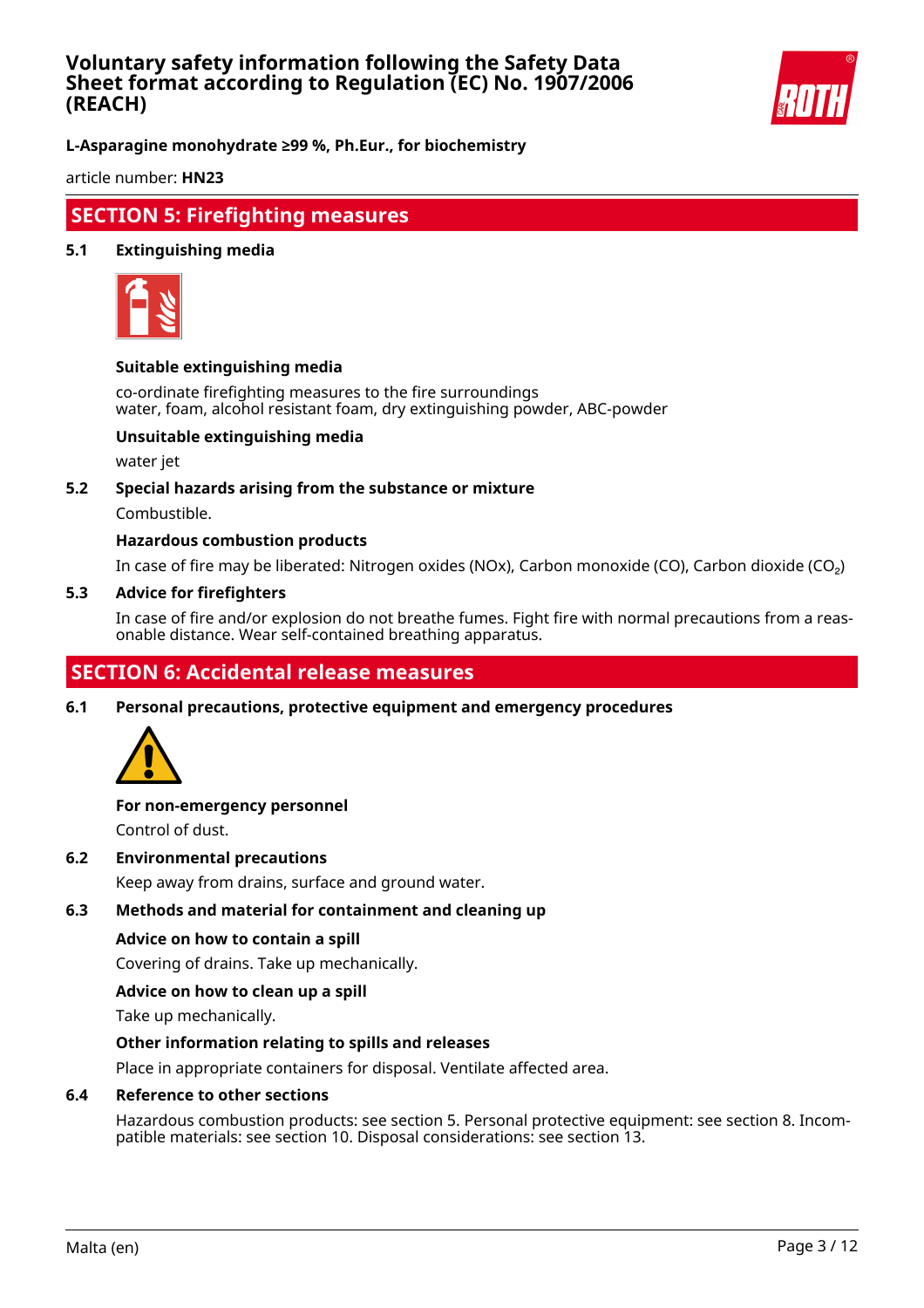

**L-Asparagine monohydrate ≥99 %, Ph.Eur., for biochemistry**

article number: **HN23**

# **SECTION 7: Handling and storage**

- **7.1 Precautions for safe handling** No special measures are necessary. **Advice on general occupational hygiene** Keep away from food, drink and animal feedingstuffs.
- **7.2 Conditions for safe storage, including any incompatibilities**

Store in a dry place.

**Incompatible substances or mixtures** Observe hints for combined storage.

**Consideration of other advice:**

#### **Ventilation requirements**

Use local and general ventilation.

**Specific designs for storage rooms or vessels**

Recommended storage temperature: 15 – 25 °C

### **7.3 Specific end use(s)**

No information available.

# **SECTION 8: Exposure controls/personal protection**

#### **8.1 Control parameters**

#### **National limit values**

**Occupational exposure limit values (Workplace Exposure Limits)**

This information is not available.

# **8.2 Exposure controls**

### **Individual protection measures (personal protective equipment)**

**Eye/face protection**



Use safety goggle with side protection.

### **Skin protection**



### **• hand protection**

Wear suitable gloves. Chemical protection gloves are suitable, which are tested according to EN 374.

#### **• type of material**

NBR (Nitrile rubber)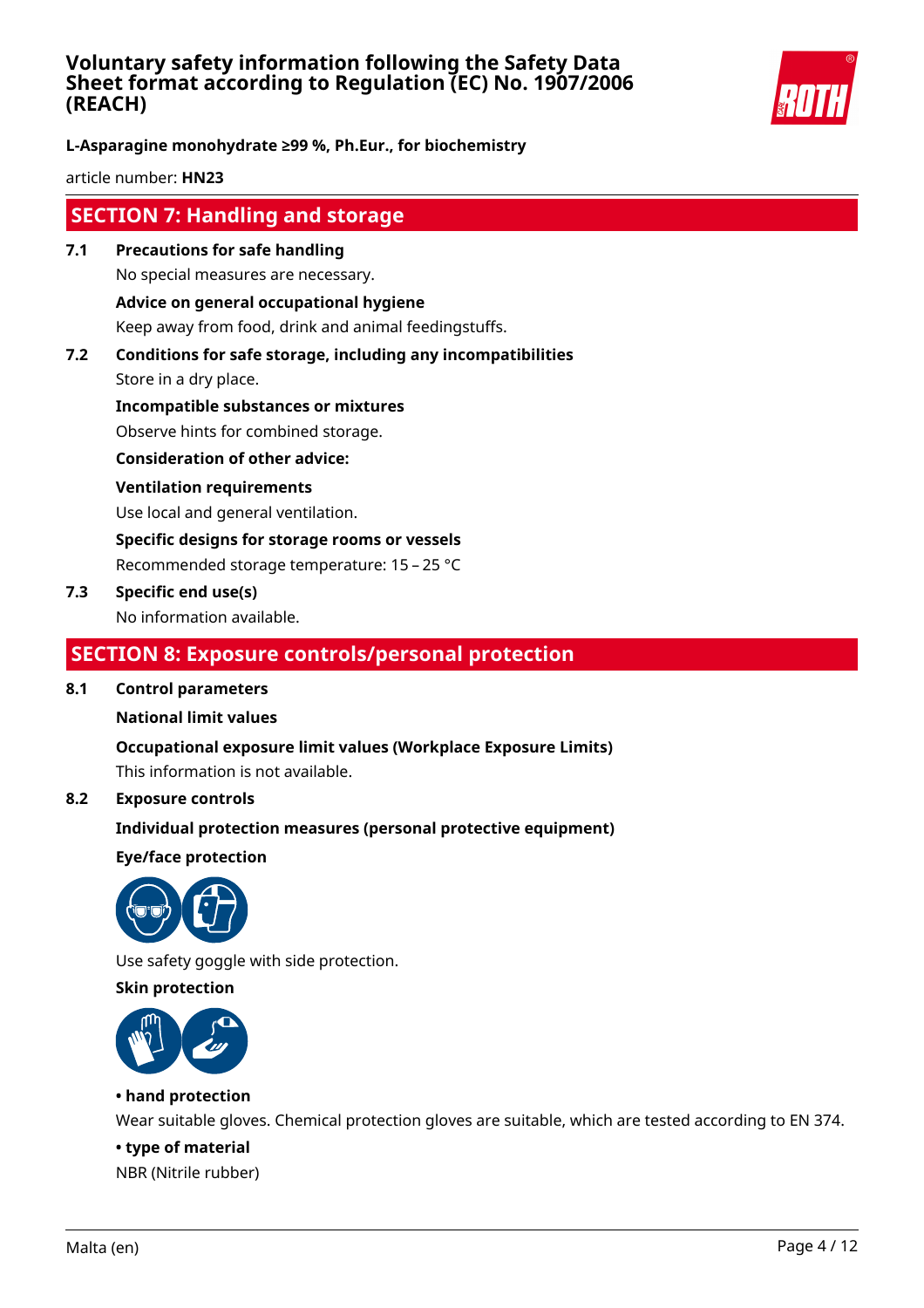

### **L-Asparagine monohydrate ≥99 %, Ph.Eur., for biochemistry**

article number: **HN23**

#### **• material thickness**

- >0,11 mm
- **breakthrough times of the glove material**

>480 minutes (permeation: level 6)

#### **• other protection measures**

Take recovery periods for skin regeneration. Preventive skin protection (barrier creams/ointments) is recommended.

#### **Respiratory protection**



Respiratory protection necessary at: Dust formation. Particulate filter device (EN 143). P1 (filters at least 80 % of airborne particles, colour code: White).

#### **Environmental exposure controls**

Keep away from drains, surface and ground water.

# **SECTION 9: Physical and chemical properties**

#### **9.1 Information on basic physical and chemical properties**

| Physical state                                              | solid                                                        |
|-------------------------------------------------------------|--------------------------------------------------------------|
| Form                                                        | powder, crystalline                                          |
| Colour                                                      | white                                                        |
| Odour                                                       | faintly perceptible                                          |
| Melting point/freezing point                                | $215 - 217 °C$                                               |
| Boiling point or initial boiling point and boiling<br>range | not determined                                               |
| Flammability                                                | this material is combustible, but will not ignite<br>readily |
| Lower and upper explosion limit                             | not determined                                               |
| Flash point                                                 | not applicable                                               |
| Auto-ignition temperature                                   | not determined                                               |
| Decomposition temperature                                   | $>215$ °C                                                    |
| pH (value)                                                  | 4 – 5,5 (in aqueous solution: 20 $9/1$ , 20 °C)              |
| Kinematic viscosity                                         | not relevant                                                 |
| Solubility(ies)                                             |                                                              |
| Water solubility                                            | 29,4 <sup>g</sup> / <sub>l</sub> at 25 °C                    |
| Partition coefficient                                       |                                                              |
| Partition coefficient n-octanol/water (log value):          | -3,82 (wasserfreie Substanz)                                 |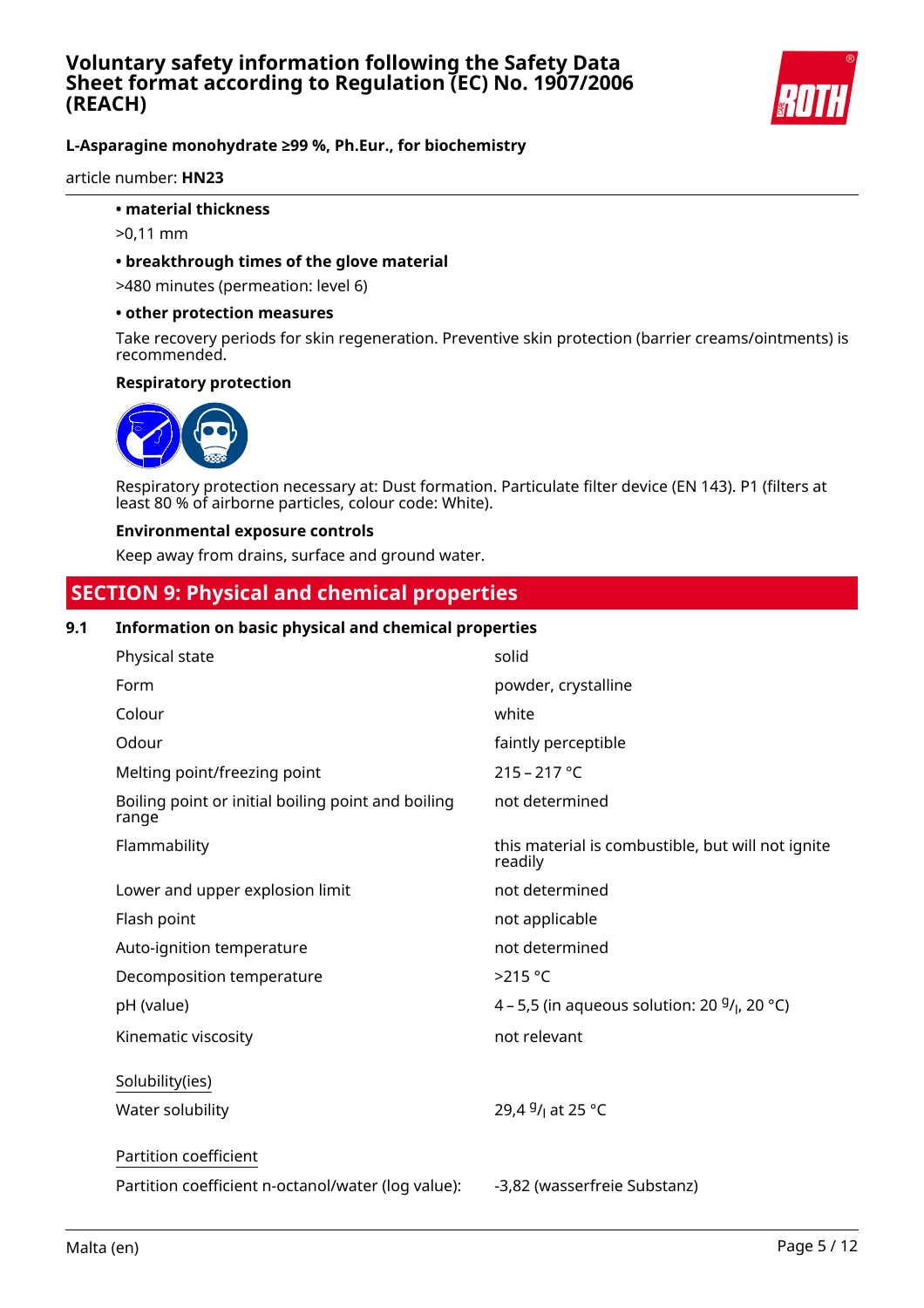

# **L-Asparagine monohydrate ≥99 %, Ph.Eur., for biochemistry**

article number: **HN23**

| Vapour pressure                                        | not determined                                                 |
|--------------------------------------------------------|----------------------------------------------------------------|
| Density and/or relative density                        |                                                                |
| Density                                                | 1,534 $9/$ <sub>cm</sub> at 15 °C                              |
| Relative vapour density                                | information on this property is not available                  |
| <b>Bulk density</b>                                    | $-530 \frac{kg}{m^3}$                                          |
|                                                        |                                                                |
| Particle characteristics                               | No data available.                                             |
| Other safety parameters                                |                                                                |
| Oxidising properties                                   | none                                                           |
| <b>Other information</b>                               |                                                                |
| Information with regard to physical hazard<br>classes: | hazard classes acc. to GHS<br>(physical hazards): not relevant |
| Other safety characteristics:                          | There is no additional information.                            |

# **SECTION 10: Stability and reactivity**

### **10.1 Reactivity**

**9.2 Other information**

The product in the delivered form is not dust explosion capable; the enrichment of fine dust however leads to the danger of dust explosion.

#### **10.2 Chemical stability**

The material is stable under normal ambient and anticipated storage and handling conditions of temperature and pressure.

## **10.3 Possibility of hazardous reactions**

**Violent reaction with:** strong oxidiser

### **10.4 Conditions to avoid**

Keep away from heat. Decompostion takes place from temperatures above: >215 °C.

## **10.5 Incompatible materials**

There is no additional information.

## **10.6 Hazardous decomposition products**

Hazardous combustion products: see section 5.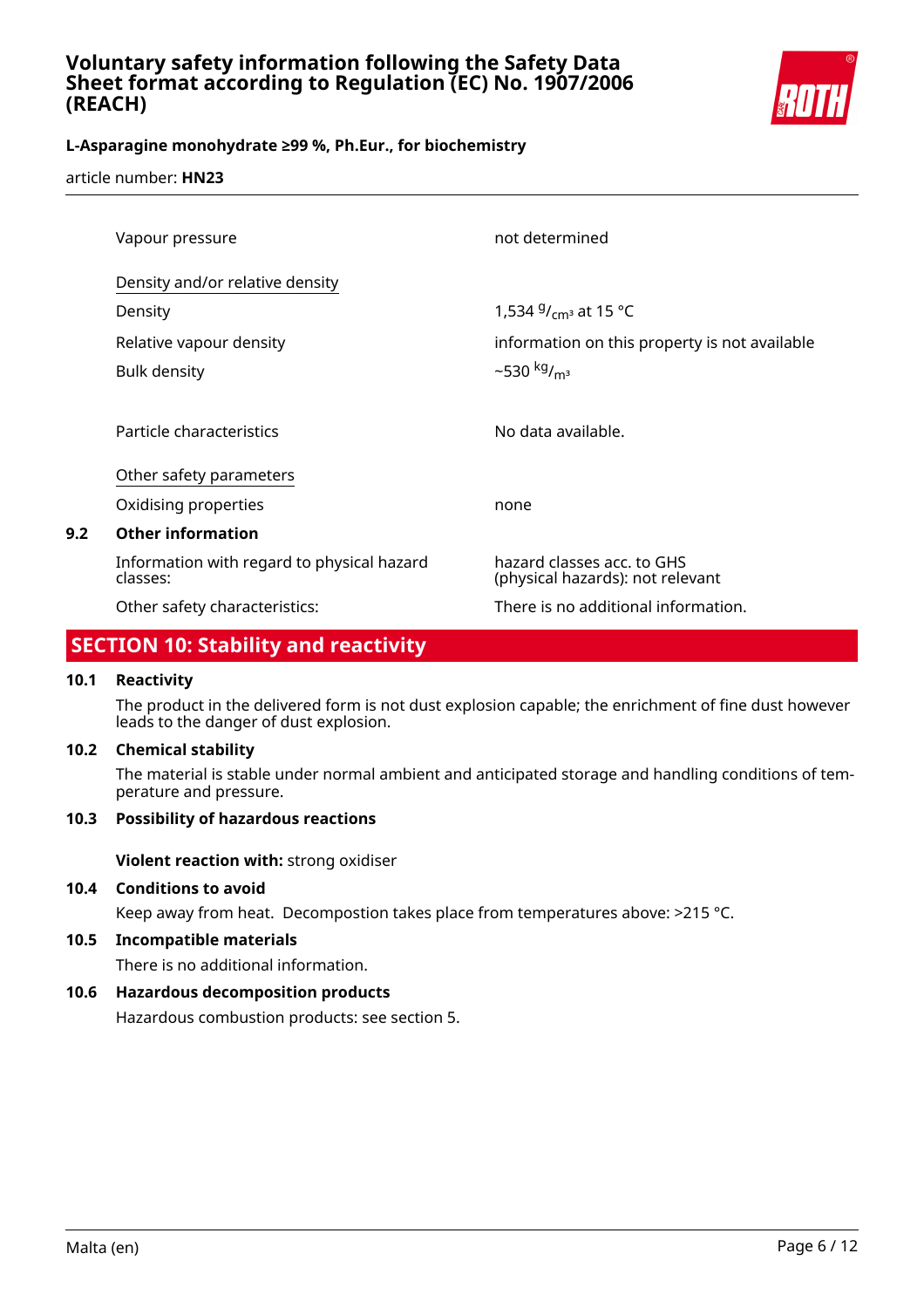

**L-Asparagine monohydrate ≥99 %, Ph.Eur., for biochemistry**

article number: **HN23**

# **SECTION 11: Toxicological information**

### **11.1 Information on hazard classes as defined in Regulation (EC) No 1272/2008**

### **Classification according to GHS (1272/2008/EC, CLP)**

This substance does not meet the criteria for classification in accordance with Regulation No 1272/ 2008/EC.

### **Acute toxicity**

Shall not be classified as acutely toxic.

#### **Skin corrosion/irritation**

Shall not be classified as corrosive/irritant to skin.

#### **Serious eye damage/eye irritation**

Shall not be classified as seriously damaging to the eye or eye irritant.

#### **Respiratory or skin sensitisation**

Shall not be classified as a respiratory or skin sensitiser.

#### **Germ cell mutagenicity**

Shall not be classified as germ cell mutagenic.

#### **Carcinogenicity**

Shall not be classified as carcinogenic.

#### **Reproductive toxicity**

Shall not be classified as a reproductive toxicant.

#### **Specific target organ toxicity - single exposure**

Shall not be classified as a specific target organ toxicant (single exposure).

#### **Specific target organ toxicity - repeated exposure**

Shall not be classified as a specific target organ toxicant (repeated exposure).

#### **Aspiration hazard**

Shall not be classified as presenting an aspiration hazard.

#### **Symptoms related to the physical, chemical and toxicological characteristics**

#### **• If swallowed**

Data are not available.

#### **• If in eyes**

Data are not available.

#### **• If inhaled**

Data are not available.

#### **• If on skin**

Data are not available.

### **• Other information**

Health effects are not known. This information is based upon the present state of our knowledge.

#### **11.2 Endocrine disrupting properties**

Not listed.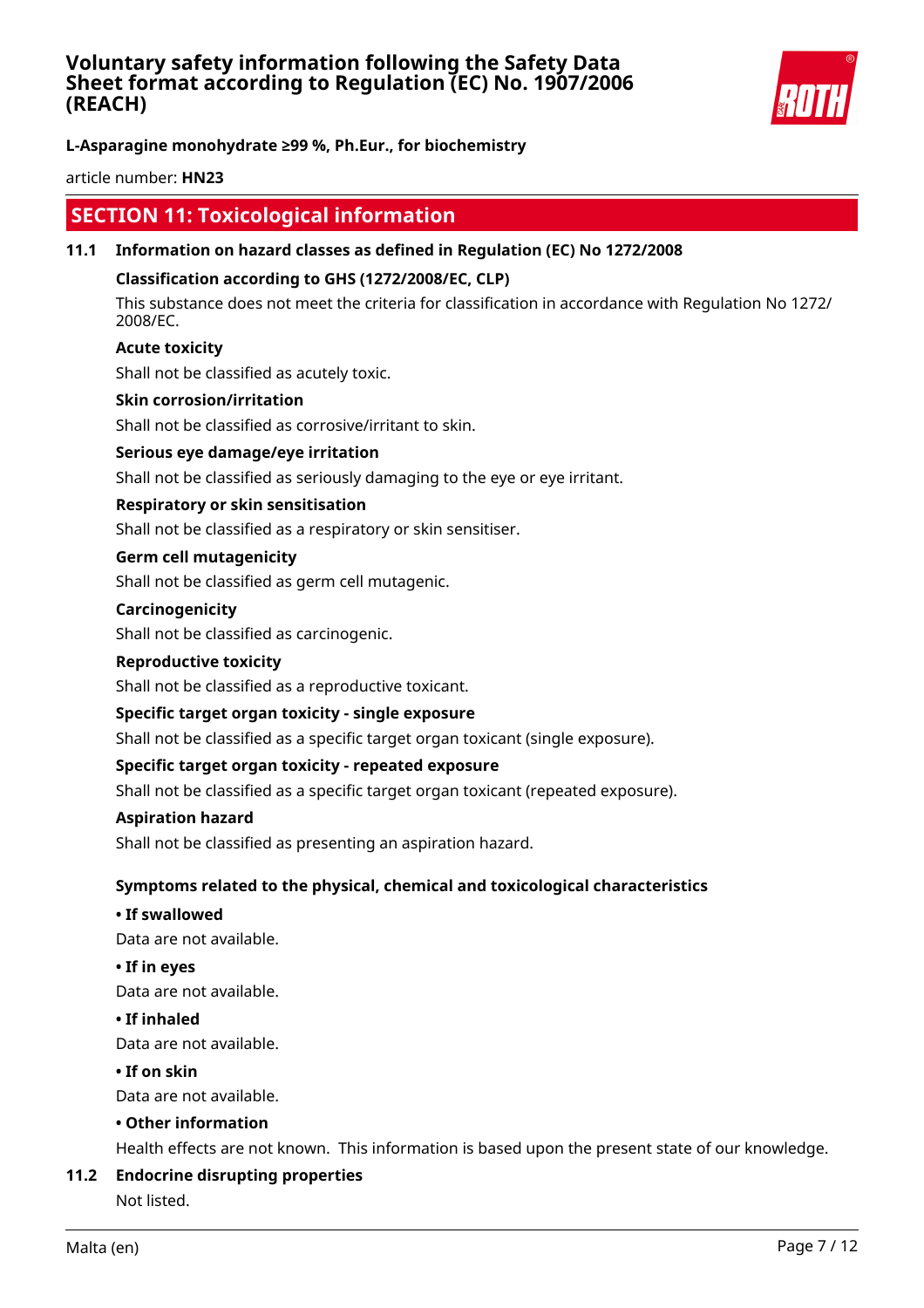

### **L-Asparagine monohydrate ≥99 %, Ph.Eur., for biochemistry**

article number: **HN23**

### **11.3 Information on other hazards**

There is no additional information.

# **SECTION 12: Ecological information**

#### **12.1 Toxicity**

Shall not be classified as hazardous to the aquatic environment.

#### **Biodegradation**

Data are not available.

#### **12.2 Process of degradability**

Theoretical Oxygen Demand with nitrification: 1,092  $mg/m<sub>on</sub>$ Theoretical Oxygen Demand: 0,6394 mg/mg Theoretical Carbon Dioxide: 1,172 mg/mg

#### **12.3 Bioaccumulative potential**

Does not significantly accumulate in organisms.

| n-octanol/water (log KOW) | -3,82 (Wasserfreie Substanz) |
|---------------------------|------------------------------|
|---------------------------|------------------------------|

#### **12.4 Mobility in soil**

Data are not available.

- **12.5 Results of PBT and vPvB assessment** Data are not available.
- **12.6 Endocrine disrupting properties** Not listed.
- **12.7 Other adverse effects**

Data are not available.

# **SECTION 13: Disposal considerations**

#### **13.1 Waste treatment methods**



Consult the appropriate local waste disposal expert about waste disposal.

#### **Sewage disposal-relevant information**

Do not empty into drains.

#### **13.2 Relevant provisions relating to waste**

The allocation of waste identity numbers/waste descriptions must be carried out according to the EEC, specific to the industry and process. Waste catalogue ordinance (Germany).

#### **13.3 Remarks**

Waste shall be separated into the categories that can be handled separately by the local or national waste management facilities. Please consider the relevant national or regional provisions.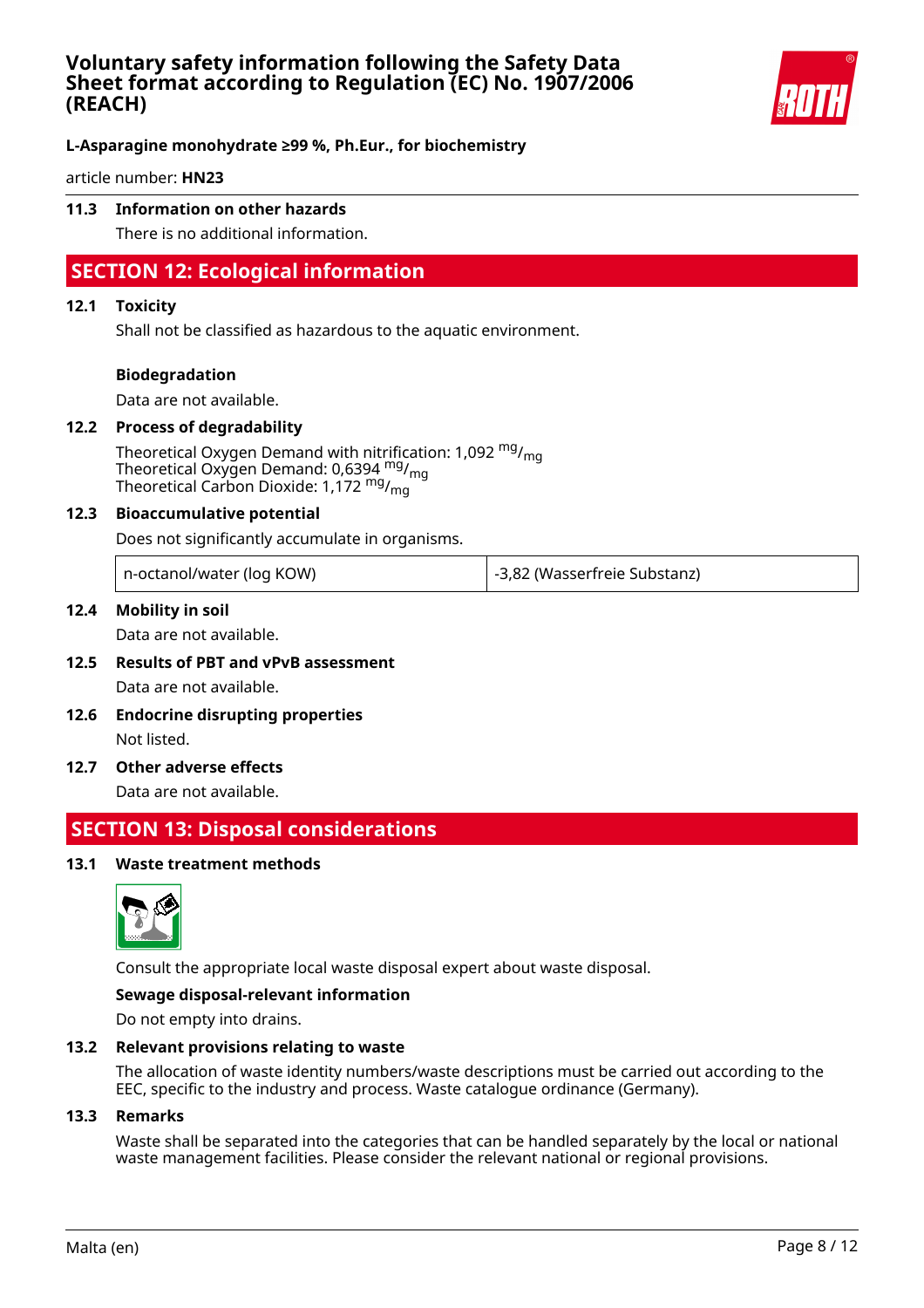

### **L-Asparagine monohydrate ≥99 %, Ph.Eur., for biochemistry**

article number: **HN23**

# **SECTION 14: Transport information**

- **14.1 UN number or ID number not subject to transport regulations**
- **14.2 UN proper shipping name** not assigned
- **14.3 Transport hazard class(es)** none
- **14.4 Packing group not assigned**
- 

**14.5 Environmental hazards** non-environmentally hazardous acc. to the dangerous goods regulations

- **14.6 Special precautions for user** There is no additional information.
- **14.7 Maritime transport in bulk according to IMO instruments** The cargo is not intended to be carried in bulk.
- **14.8 Information for each of the UN Model Regulations**

# **Transport of dangerous goods by road, rail and inland waterway (ADR/RID/ADN) - Additional information**

Not subject to ADR, RID and ADN.

**International Maritime Dangerous Goods Code (IMDG) - Additional information** Not subject to IMDG.

**International Civil Aviation Organization (ICAO-IATA/DGR) - Additional information** Not subject to ICAO-IATA.

# **SECTION 15: Regulatory information**

#### **15.1 Safety, health and environmental regulations/legislation specific for the substance or mixture**

**Relevant provisions of the European Union (EU)**

#### **Restrictions according to REACH, Annex XVII**

not listed

# **List of substances subject to authorisation (REACH, Annex XIV)/SVHC - candidate list** Not listed.

**Seveso Directive**

| 2012/18/EU (Seveso III) |                                       |                                                                                            |              |
|-------------------------|---------------------------------------|--------------------------------------------------------------------------------------------|--------------|
| No.                     | Dangerous substance/hazard categories | Qualifying quantity (tonnes) for the application of lower and upper-tier re-<br>quirements | <b>Notes</b> |
|                         | not assigned                          |                                                                                            |              |

### **Deco-Paint Directive**

| <b>VOC content</b> | 0 %<br>0.91<br>v |
|--------------------|------------------|
|                    |                  |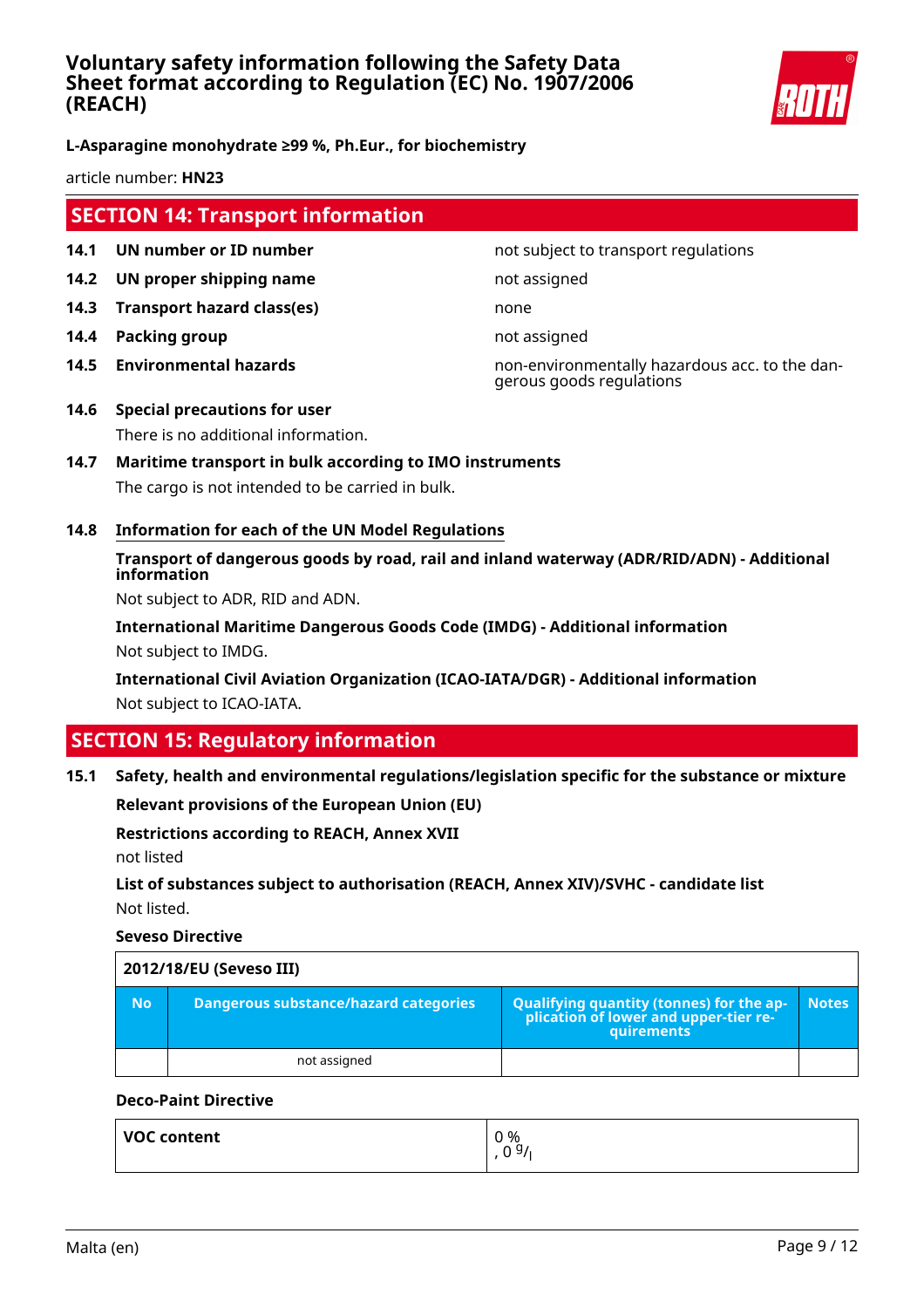

## **L-Asparagine monohydrate ≥99 %, Ph.Eur., for biochemistry**

article number: **HN23**

| <b>Industrial Emissions Directive (IED)</b> |      |
|---------------------------------------------|------|
| VOC content                                 | 0 %  |
| VOC content                                 | 0.9/ |

#### **Directive on the restriction of the use of certain hazardous substances in electrical and electronic equipment (RoHS)**

not listed

#### **Regulation concerning the establishment of a European Pollutant Release and Transfer Register (PRTR)**

not listed

#### **Water Framework Directive (WFD)**

not listed

#### **Regulation on the marketing and use of explosives precursors**

not listed

#### **Regulation on drug precursors**

not listed

#### **Regulation on substances that deplete the ozone layer (ODS)**

not listed

#### **Regulation concerning the export and import of hazardous chemicals (PIC)**

not listed

#### **Regulation on persistent organic pollutants (POP)**

not listed

#### **Other information**

Directive 94/33/EC on the protection of young people at work. Observe employment restrictions under the Maternity Protection Directive (92/85/EEC) for expectant or nursing mothers.

#### **National inventories**

| <b>Country</b> | <b>Inventory</b> | <b>Status</b>       |
|----------------|------------------|---------------------|
| AU             | <b>AICS</b>      | substance is listed |
| <b>CN</b>      | <b>IECSC</b>     | substance is listed |
| <b>EU</b>      | ECSI             | substance is listed |
| EU             | REACH Reg.       | substance is listed |
| NZ             | <b>NZIOC</b>     | substance is listed |
| <b>PH</b>      | <b>PICCS</b>     | substance is listed |
| <b>TW</b>      | <b>TCSI</b>      | substance is listed |

# **Legend**

AICS Australian Inventory of Chemical Substances<br>ECSI EC Substance Inventory (EINECS, ELINCS, NLP

ECSI EC Substance Inventory (EINECS, ELINCS, NLP)

```
IECSC Inventory of Existing Chemical Substances Produced or Imported in China
NZIoC New Zealand Inventory of Chemicals
```
PICCS Philippine Inventory of Chemicals and Chemical Substances (PICCS)

REACH Reg. REACH registered substances

TCSI Taiwan Chemical Substance Inventory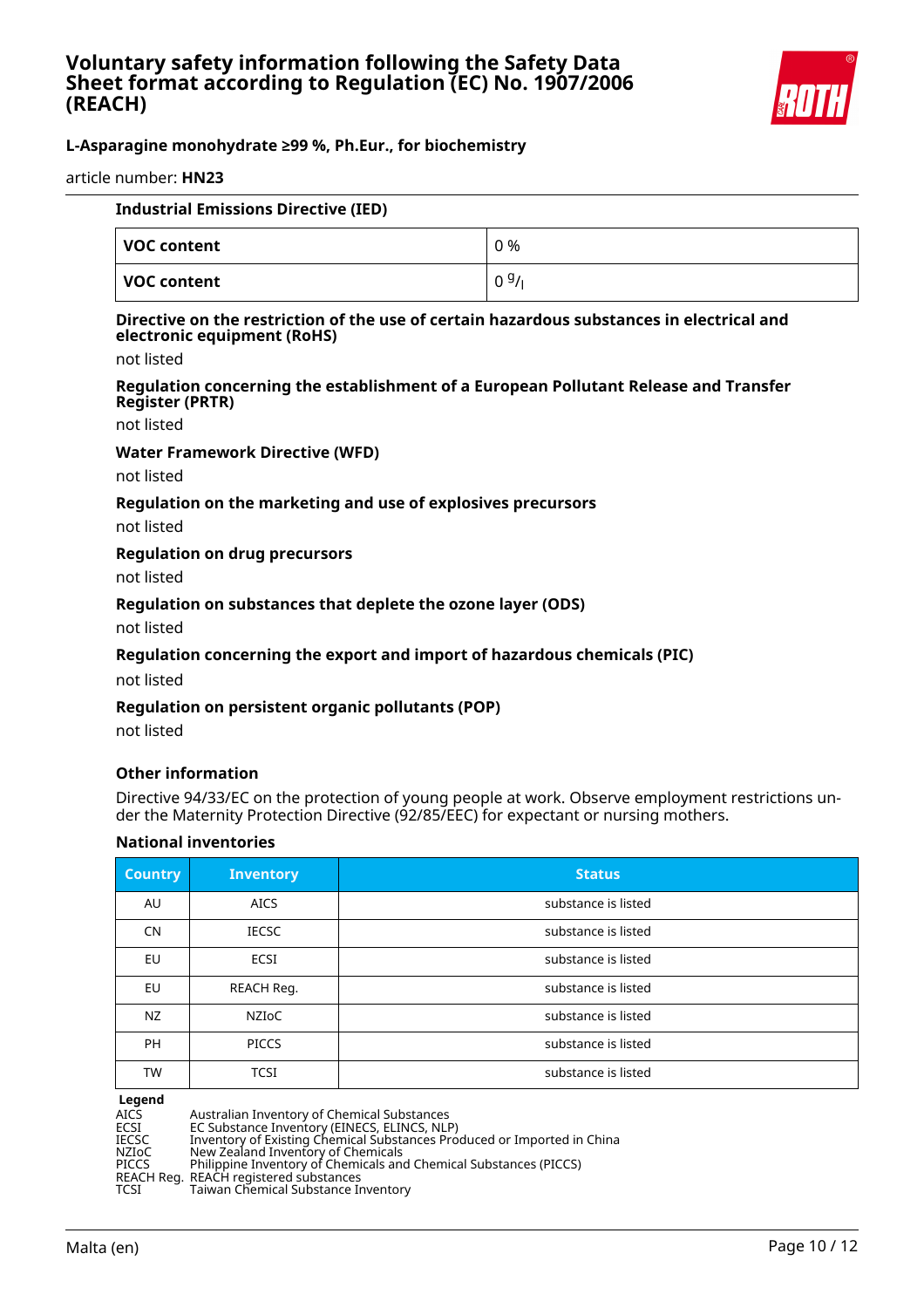

# **L-Asparagine monohydrate ≥99 %, Ph.Eur., for biochemistry**

article number: **HN23**

### **15.2 Chemical Safety Assessment**

No Chemical Safety Assessment has been carried out for this substance.

# **SECTION 16: Other information**

#### **Indication of changes (revised safety data sheet)**

Alignment to regulation: Regulation (EC) No. 1907/2006 (REACH), amended by 2020/878/EU

#### Restructuring: section 9, section 14

| <b>Section</b> | <b>Former entry (text/value)</b>                      | <b>Actual entry (text/value)</b>                                                                                             | Safety-<br>relev-<br>ant |
|----------------|-------------------------------------------------------|------------------------------------------------------------------------------------------------------------------------------|--------------------------|
| 2.2            | Signal word:<br>not required                          |                                                                                                                              | yes                      |
| 2.3            | Other hazards:<br>There is no additional information. | Other hazards                                                                                                                | yes                      |
| 2.3            |                                                       | Results of PBT and vPvB assessment:<br>According to the results of its assessment, this<br>substance is not a PBT or a vPvB. | yes                      |

#### **Abbreviations and acronyms**

| Abbr.           | <b>Descriptions of used abbreviations</b>                                                                                                                                                                                       |
|-----------------|---------------------------------------------------------------------------------------------------------------------------------------------------------------------------------------------------------------------------------|
| <b>ADN</b>      | Accord européen relatif au transport international des marchandises dangereuses par voies de naviga-<br>tion intérieures (European Agreement concerning the International Carriage of Dangerous Goods by In-<br>land Waterways) |
| ADR             | Accord relatif au transport international des marchandises dangereuses par route (Agreement concern-<br>ing the International Carriage of Dangerous Goods by Road)                                                              |
| CAS             | Chemical Abstracts Service (service that maintains the most comprehensive list of chemical substances)                                                                                                                          |
| <b>CLP</b>      | Regulation (EC) No 1272/2008 on classification, labelling and packaging of substances and mixtures                                                                                                                              |
| <b>DGR</b>      | Dangerous Goods Regulations (see IATA/DGR)                                                                                                                                                                                      |
| EC No           | The EC Inventory (EINECS, ELINCS and the NLP-list) is the source for the seven-digit EC number, an identi-<br>fier of substances commercially available within the EU (European Union)                                          |
| <b>EINECS</b>   | European Inventory of Existing Commercial Chemical Substances                                                                                                                                                                   |
| <b>ELINCS</b>   | European List of Notified Chemical Substances                                                                                                                                                                                   |
| <b>GHS</b>      | "Globally Harmonized System of Classification and Labelling of Chemicals" developed by the United Na-<br>tions                                                                                                                  |
| <b>IATA</b>     | <b>International Air Transport Association</b>                                                                                                                                                                                  |
| <b>IATA/DGR</b> | Dangerous Goods Regulations (DGR) for the air transport (IATA)                                                                                                                                                                  |
| <b>ICAO</b>     | <b>International Civil Aviation Organization</b>                                                                                                                                                                                |
| <b>IMDG</b>     | International Maritime Dangerous Goods Code                                                                                                                                                                                     |
| <b>NLP</b>      | No-Longer Polymer                                                                                                                                                                                                               |
| <b>PBT</b>      | Persistent, Bioaccumulative and Toxic                                                                                                                                                                                           |
| <b>REACH</b>    | Registration, Evaluation, Authorisation and Restriction of Chemicals                                                                                                                                                            |
| <b>RID</b>      | Règlement concernant le transport International ferroviaire des marchandises Dangereuses (Regula-<br>tions concerning the International carriage of Dangerous goods by Rail)                                                    |